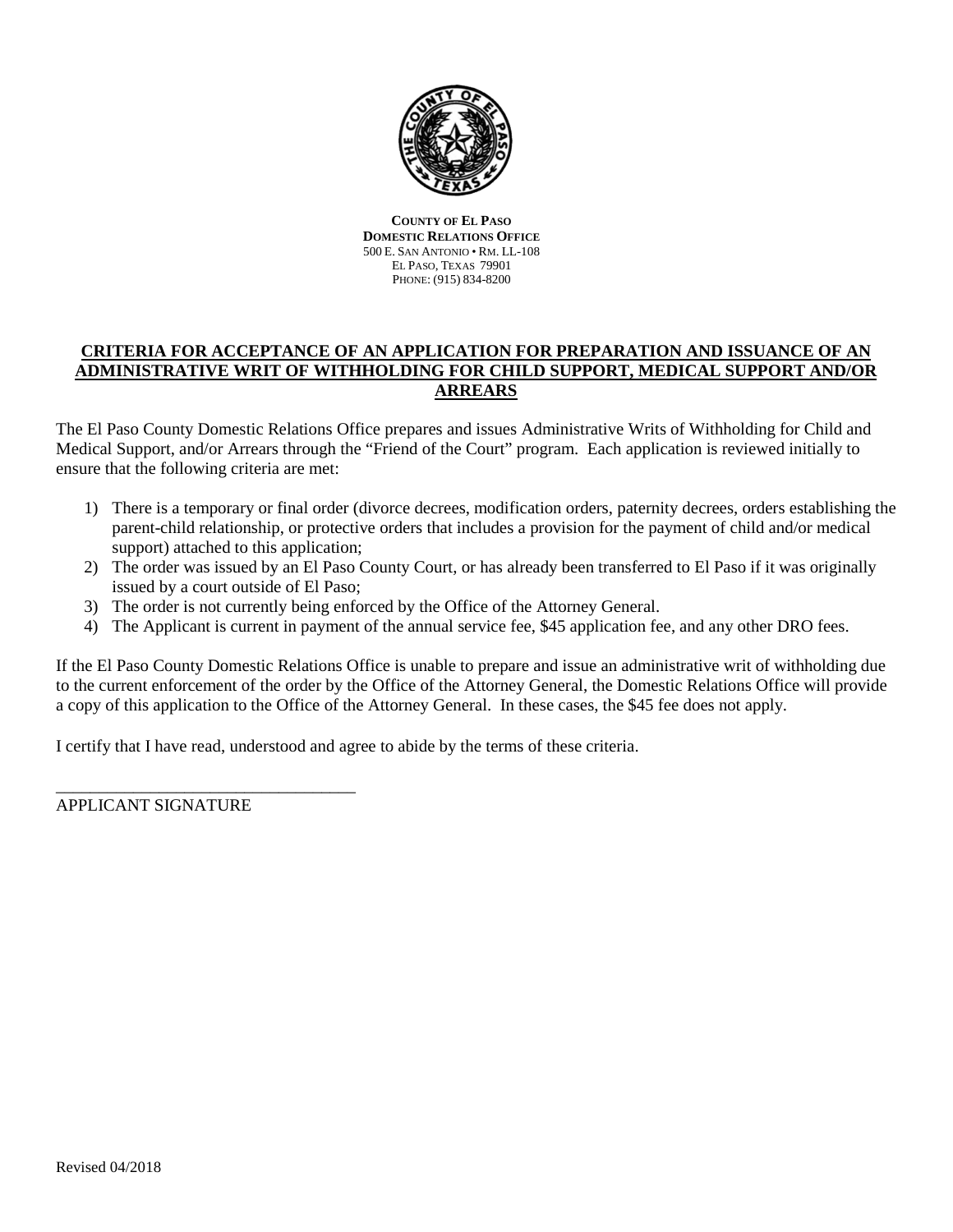**EL PASO COUNTY DOMESTIC RELATIONS OFFICE 500 E SAN ANTONIO AVE, LL-108 EL PASO, TEXAS 79901 PHONE (915)834-8200 FAX: (915) 834-8299 HOURS: 8:00AM – 4:30 PM** 

**FOR INTERNAL USE ONLY** Receipt No.: \_ Amount Paid: \_\_\_\_\_\_\_\_\_\_\_\_\_\_\_\_\_\_\_\_\_\_\_\_ Date Paid: Submitted by: Mail / Walk-in / E-mail Received by \_\_\_\_\_\_\_\_\_\_\_\_\_\_\_\_\_\_\_\_\_\_\_\_ Date Received:

### **APPLICATION FOR PREPARATION AND ISSUANCE OF ADMINISTRATIVE WRIT OF WITHHOLDING FOR CHILD SUPPORT, MEDICAL SUPPORT, AND/OR ARREARS**

#### **APPLICATION FEE \$45.00**

| CAUSE NO.:                                                  |                                                                                                 |
|-------------------------------------------------------------|-------------------------------------------------------------------------------------------------|
|                                                             | <b>INFORMATION ABOUT PARTIES - (PLEASE PRINT)</b>                                               |
| APPLICANT INFORMATION:                                      |                                                                                                 |
| NAME: NAME                                                  |                                                                                                 |
| INFORMATION ON PERSON RECEIVING CHILD SUPPORT (Payee):      |                                                                                                 |
|                                                             |                                                                                                 |
|                                                             |                                                                                                 |
| CITY:                                                       |                                                                                                 |
| $PHONE: (\_\_)$                                             | DATE OF BIRTH:                                                                                  |
|                                                             |                                                                                                 |
|                                                             |                                                                                                 |
| ADDRESS:                                                    | CITY: STATE: ZIP:                                                                               |
| INFORMATION ON PERSON ORDERED TO PAY CHILD SUPPORT (Payor): |                                                                                                 |
|                                                             | SOCIAL SECURITY NO.: NORTH SOCIAL SECURITY NO                                                   |
|                                                             |                                                                                                 |
|                                                             | $STATE$ $ZIP$                                                                                   |
| $\text{PHONE: } (\_\_) \_\_$                                |                                                                                                 |
|                                                             |                                                                                                 |
| EMPLOYER:                                                   |                                                                                                 |
|                                                             | $CITY:$ $STATE:$ $ZIP:$                                                                         |
|                                                             |                                                                                                 |
|                                                             |                                                                                                 |
|                                                             | PLEASE PROVIDE THE PAYROLL ADDRESS THAT THE ADMINISTRATIVE WRIT OF WITHHOLDING WILL BE SENT TO: |
|                                                             |                                                                                                 |

\_\_\_\_\_\_\_\_\_\_\_\_\_\_\_\_\_\_\_\_\_\_\_\_\_\_\_\_\_\_\_\_\_\_\_\_\_\_\_\_\_\_\_\_\_\_\_\_\_